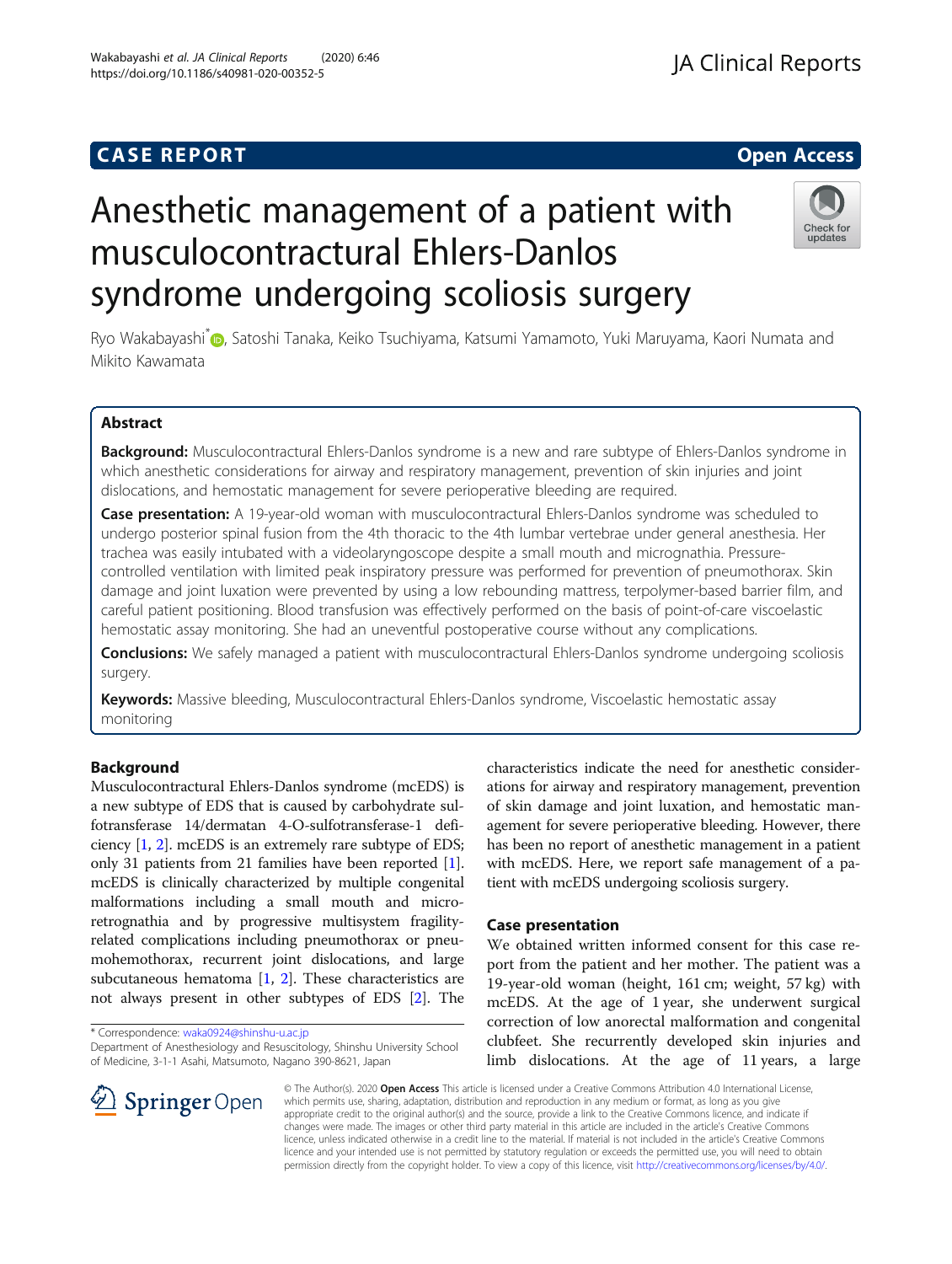subcutaneous hematoma of the skull due to minor trauma occurred, and blood transfusion was required. She was genetically diagnosed with mcEDS at the age of 15 years. Her scoliosis gradually progressed, and she was referred to our hospital for spinal surgery.

Preoperative physical examination revealed a small mouth and micrognathia with a Mallampati score of class III. Skin hyperextensibility and generalized joint laxity were also evident. Preoperative standard laboratory testing indicated normal blood coagulability (Table [1](#page-2-0)). A lateral X-ray image of the head showed micrognathia (Fig. 1). Computed tomography of the spine revealed right scoliosis from the 3rd to 12th thoracic vertebrae and left scoliosis from the 1st to 5th lumbar vertebrae. A respiratory function test showed restrictive ventilatory impairment with a forced vital capacity of 1800 ml (53% predicted). Other preoperative test results, including results of electrocardiography and echocardiography, were within normal limits. Ten units of fresh frozen plasma (FFP), an equal amount of red blood cells (RBCs), and intraoperative RBC salvage were prepared for surgery.

For anticipated bleeding during extensive scoliosis surgery, we prepared the following management plans: (1) monitoring of coagulation parameters by using a sonoclot analyzer (Sonoclot coagulation and platelet function analyzer SCP2, Sienco, Inc., Morrison, CO, USA) with a gbACT+ kit at every 500 ml of bleeding and of hemoglobin level by arterial blood gas analysis; (2) FFP transfusion if the clot rate decreased below the normal range; (3) RBC transfusion at a hemoglobin level below 8.0 g/dl; and (4) platelet concentrate transfusion if the platelet function fell below the reference range with a platelet count by standard laboratory testing of less than



50,000/μl. Since difficult intubation was suspected, we prepared a McGRATH™ MAC videolaryngoscope (Medtronic, Dublin, Ireland). To reduce the risk of pneumothorax and pneumohemothorax, we planned to use pressure-controlled ventilation with limited peak inspiratory pressure. A low rebounding mattress and a terpolymer-based barrier film (Cavilon™ no-sting barrier film; 3M, St. Paul, MN, USA) were prepared for skin protection.

In the operating room, she was given intranasal administration of 300 μg 1-desamino-8-D-arginine vasopressin (DDAVP) before induction of general anesthesia. General anesthesia was induced with propofol target-controlled infusion (TCI) set at 2.5 μg/ml and 0.2 μg/kg/min remifentanil. Bag-mask ventilation was easily conducted. After 40 mg rocuronium had been intravenously administered, the trachea was intubated by using a McGRATH™ MAC videolaryngoscope. The Cormack-Lehane grade was 1, and intubation using a 6.5-mm ID tracheal tube was successful in the first attempt. The patient's lungs were mechanically ventilated by pressure-controlled ventilation with a peak inspiratory pressure of  $15-18$  cmH<sub>2</sub>O, respiratory rate of 10–12 breaths/min, inspiratory to expiratory ratio of 1:2, and positive end-expiratory pressure of 5 cmH<sub>2</sub>O. Anesthesia was maintained with propofol TCI set at 3.0  $\mu$ g/ml, 0.1–0.5  $\mu$ g/kg/min remifentanil, and intermittent bolus of fentanyl (total of 600 μg). A double-lumen central venous catheter was inserted via the right internal jugular vein. Intraoperative monitoring using pulse oximetry, electrocardiogram, noninvasive blood pressure in the left wrist (due to hyperalgesia in response to pressure in the upper arms), invasive right radial artery blood pressure, central venous pressure, end-tidal carbon dioxide pressure, processed electroencephalogram, and rectal temperature was carried out. Position change from supine to prone was safely completed without development of skin damage or joint luxation.

Before skin incision, 17.5 mg/kg tranexamic acid was intravenously administered. The results of clot rate, activated clotting time, and platelet function determined by sonoclot coagulation analysis and hemoglobin level measured by arterial blood gas analysis are summarized in Table [2.](#page-2-0) At 1000 ml of blood loss, the clot rate and hemoglobin level were below the pre-defined triggers, and we started to transfuse FFP and RBCs. The clot rate, activated clotting time, and hemoglobin level gradually recovered as shown in Table [2](#page-2-0). Although the platelet function was below the reference range at 2000 and 2500 ml of blood loss, platelet concentrate transfusion was not performed because laboratory investigations at that time showed a normal platelet count of 136,000/μl, and surgical site bleeding was controllable. Immediately before the end of surgery, 17.5 mg/kg tranexamic acid was intravenously administered again. None of the sonoclot sig-Fig. 1 A lateral X-ray image of the head showing micrognathia natures during surgery indicated hyperfibrinolysis.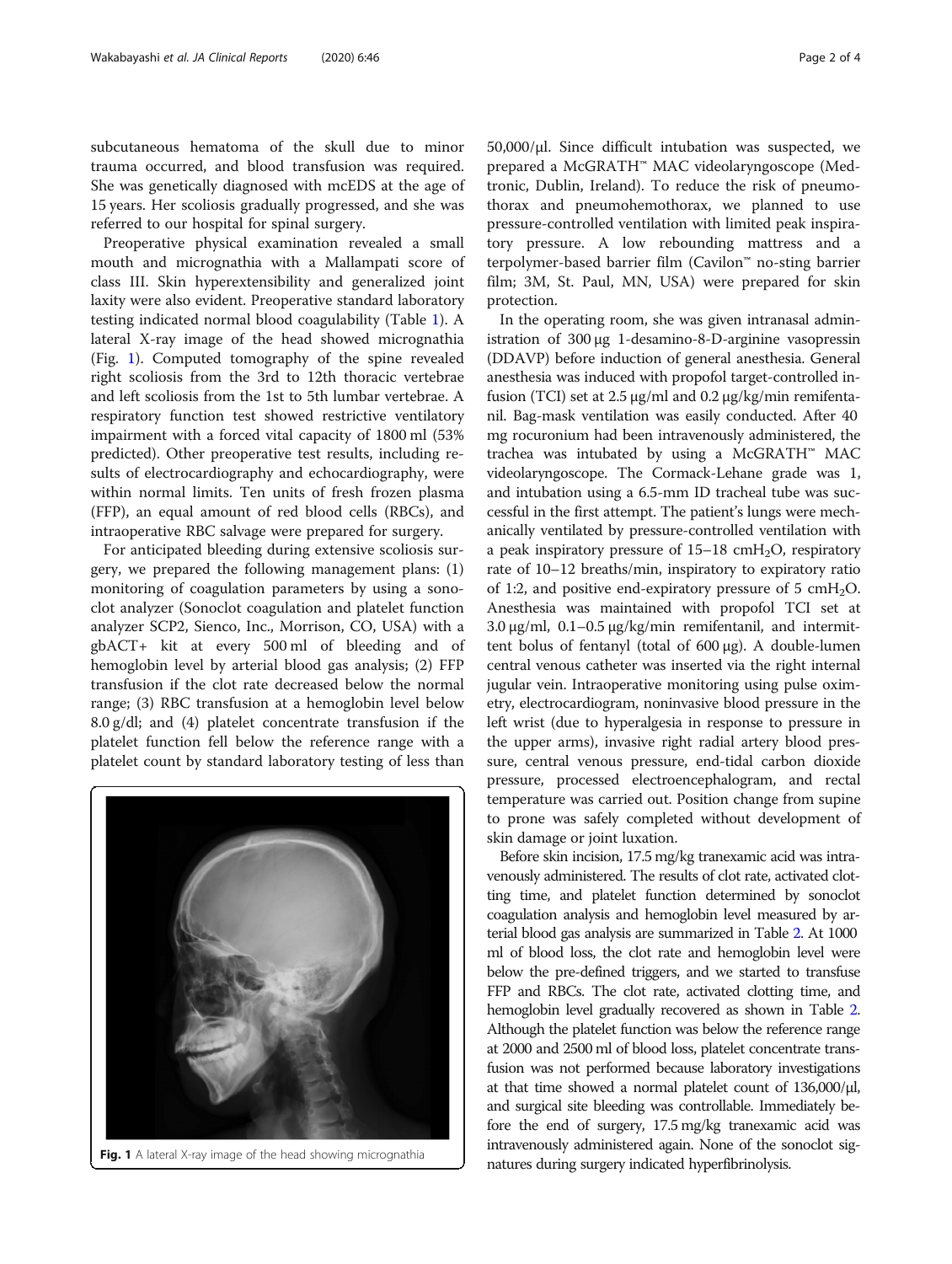|                | PT-INR<br>$(0.85 - 1.15)$ | APTT (s)<br>$(23.0 - 38.0)$ | Fibrinogen<br>(mg/dl) (180-350) | Platelet count<br>$(\mu$   (158,000-348,000) | Hemoglobin<br>$(q/dl)$ (13.7–16.8) |
|----------------|---------------------------|-----------------------------|---------------------------------|----------------------------------------------|------------------------------------|
| Before surgery | 0.97                      | 28.6                        | 297                             | 359,000                                      | 13.4                               |
| After surgery  | 0.99                      | 24.9                        | 243                             | 181,000                                      | 12.0                               |

<span id="page-2-0"></span>**Table 1** Results of standard laboratory testing before and after surgery

Reference ranges in parentheses are based on the values used in our hospital

PT-INR Prothrombin-time international normalized ratio, APTT Activated partial-thromboplastin time

The surgery for posterior spinal fusion from the 4th thoracic to the 4th lumbar vertebrae was completed without adverse events. The total operation time was 386 min, and total anesthesia time was 591 min. Ten units of FFP, an equal amount of allogenic RBCs, and 300 ml of autologous RBCs were transfused during surgery. The total amount of fluid infusion was 3250 ml; total blood loss was 2600 ml, and total urine volume was 320 ml. Prone-to-supine position change was carefully performed, and skin injuries and joint dislocations were not evident. The patient was uneventfully extubated in the operating room and transferred to an intensive care unit. A postoperative chest X-ray did not indicate pneumothorax or pneumohemothorax. Postoperative analgesia was effectively provided by intravenous infusion of 0.5 μg/kg/h fentanyl. Standard laboratory testing after surgery indicated normal blood coagulability (Table 1). Amounts of postoperative blood loss were 230 ml within 6 h and 380 ml within 12 h. Additional blood transfusion was not required in the postoperative period. She had an uneventful postoperative course without complications, and she was discharged on postoperative day 37.

#### **Discussion**

Patients with mcEDS are especially prone to the development of spinal deformities [[1,](#page-3-0) [2](#page-3-0)]. They are at an increased risk of bleeding and other complications during spinal surgery as a result of their connective tissue disorder [[3,](#page-3-0) [4](#page-3-0)], and posterior instrumented infusion for scoliosis is unfavorably associated with substantial blood loss [\[5](#page-3-0)]. According to recommendations for acute bleeding in patients with EDS [[6](#page-3-0)], we performed frequent sonoclot coagulation analysis and aggressive transfusion

therapy for massive intraoperative bleeding. The sonoclot analyzer with the gbACT+ kit provides a qualitative graphical display of the clotting process including fibrinolysis and also produces quantitative results of the clot rate, activated clotting time, and platelet function within about 15 min [\[7](#page-3-0), [8](#page-3-0)]. The intervention contributed to prompt detection and effective improvement of coagulopathy during surgery, resulting in maintenance of normal blood coagulability after surgery despite severe intraoperative bleeding of 2600 ml. We administered DDAVP preoperatively in order to facilitate hemostasis. DDAVP increases plasma levels of factor VII and von Willebrand factor [[6\]](#page-3-0), and the duration of its effect is 5– 8h [[9\]](#page-3-0). Previous studies showed that DDAVP treatment after trauma prevented the development of large subcutaneous hematomas in patients with mcEDS [[10](#page-3-0)]. We also used tranexamic acid according to European guidelines [\[11\]](#page-3-0), and hyperfibrinolysis was not observed on sonoclot signatures throughout surgery.

Other concerns included airway and respiratory management. Although a difficult airway was suspected, intubation was successful at the first attempt by using a McGRATH™ MAC videolaryngoscope. Due to the risk of pneumothorax and pneumohemothorax in patients with mcEDS [\[1](#page-3-0), [2](#page-3-0)], mechanical ventilation in pressurecontrolled ventilation mode with limited peak inspiratory pressure was performed  $[6]$ .

Even minor shear forces can cause severe decollement injuries in EDS patients with skin fragility [[6\]](#page-3-0). Furthermore, there was an increased risk of medical adhesiverelated skin injury possibly resulting in severe skin damage  $[6]$  $[6]$ . We used a low rebounding mattress to reduce shear forces and external tissue pressure and a terpolymer-based barrier film to prevent medical

Table 2 Results of point-of-care sonoclot coagulation analysis and arterial blood gas analysis during surgery

| Blood loss (ml) | Clot rate (9.0-35.0) | Activated clotting time (s) (100-155) | Platelet function $(> 1.5)$ | Hemoglobin (g/dl) (13.7-16.8) |
|-----------------|----------------------|---------------------------------------|-----------------------------|-------------------------------|
| $\Omega$        | 19.6                 | 151                                   | 3.3                         | 11.2                          |
| 500             | 18.0                 | 157                                   | 4.2                         | 9.9                           |
| 1000            | 5.3                  | 278                                   | 2.9                         | 6.2                           |
| 1500            | 8.4                  | 220                                   | 3.2                         | 7.2                           |
| 2000            | 9.2                  | 197                                   | 1.4                         | 8.9                           |
| 2500            | 12.9                 | 161                                   |                             | 9.                            |

Reference ranges for clot rate, activated clotting time, and platelet function shown in parentheses are based on the manufacturer's report, and the reference range in parentheses for hemoglobin is based on values used in our hospital